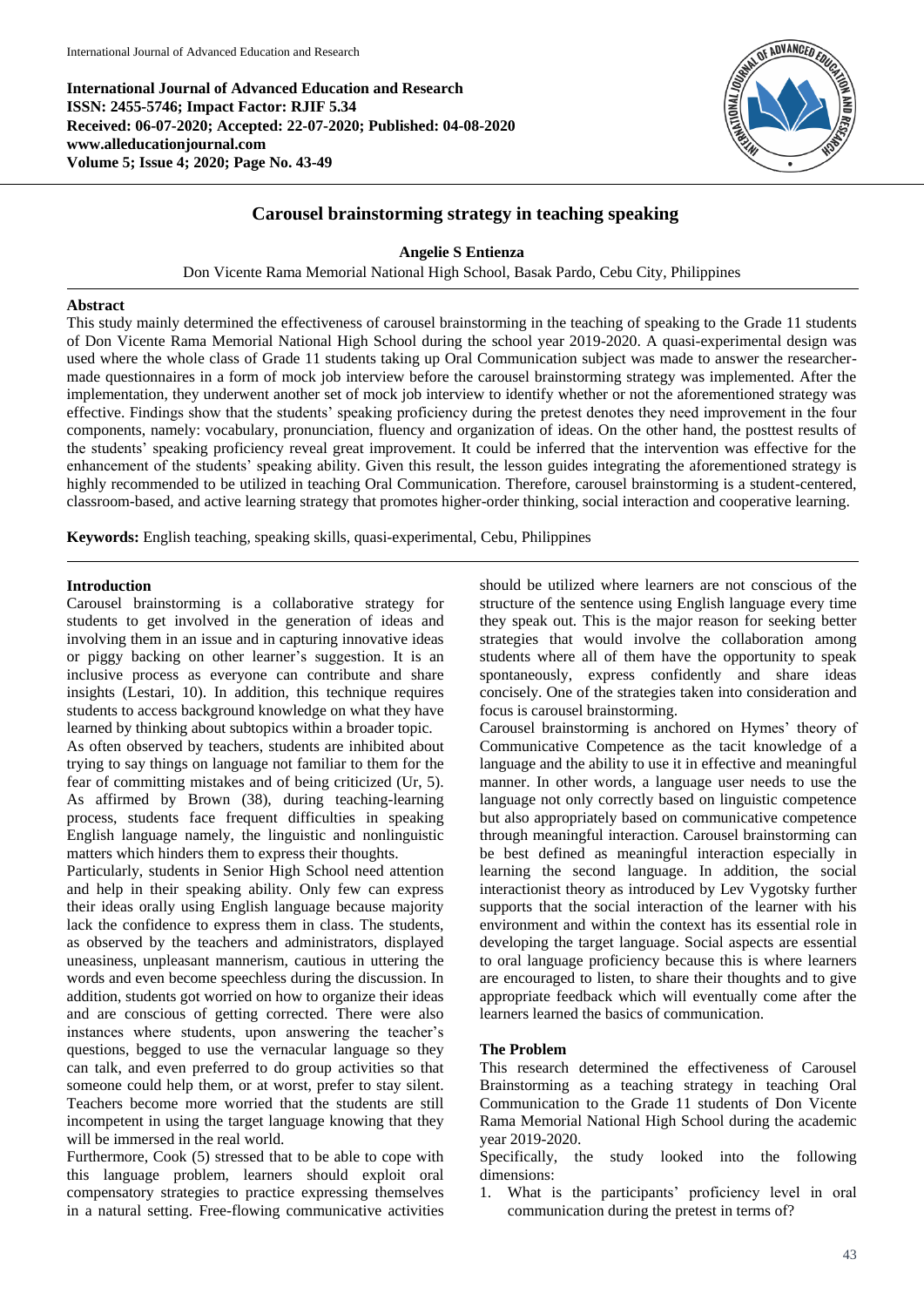- 1.1 vocabulary;
- 1.2 pronunciation;
- 1.3 fluency, and
- 1.4 organization of ideas?
- 2. Using the Carousel Brainstorming Strategy (CBS), what is the participants' proficiency level in oral communication during the posttest in terms of the above-mentioned variables?
- 3. Is there a significant difference between the pretest and the posttest scores?

#### **Null Hypothesis**

 $Ho_1$ : There is no significant difference between the pretest and the posttest scores of the students.

#### **Method**

This study utilized a quasi-experimental design where the whole class of Grade 11 students were able to answer questions made by the researcher through a mock job interview. Quasi-experiment is a nonrandomized design which means respondents are not randomly assigned to conditions. This is to ensure that the groups being studied are as similar as possible in age and teaching styles used in the study. Lesson plans or lesson guides with carousel brainstorming strategy integration activities were used in eight sessions. The lessons were based on the competencies found in the second quarter of the Oral Communication subject for Grade 11 students as can be gleaned from the curriculum of the subject. The same tests were administered again as a posttest. The mock job interview served as the pretest and posttest of the respondents. The responses respondents were held with confidentiality. The respondents of the study were non-randomly selected Senior High students. There were 40 Grade 11 Senior High School students of Don Vicente Rama Memorial National High School regardless of gender. Based on initial assessments, these students find it so hard to express their ideas using the universal language or lack of oral proficiency of the English language. The researcher prepared for the pretest and posttest that was utilized in order to assess the students' level of speaking skills and to know the significance before and after the intervention. The instrument used in this study was a researcher – made questionnaire. The said questionnaire consists of a set of personal questions for a mock job interview. This test covers the mock job interview. This is a communicative language performance designed by the researcher with personal questions that were similar to the actual job interview. The interviewers asked some questions and gave time for the respondents to answer. The interview was conducted at the conference room of the school for it is away from disturbances. Each respondent was given 7-10 minutes to answer the given questions. Each interview was recorded and rated based on the speaking rubrics. Interviewers sit in different corners to avoid being influenced by each other's way of rating the students.

The study was then conducted within a month, with two sessions each week. The sessions started with a clear explanation about Carousel Brainstorming.

Prior to the implementation of the Carousel Brainstorming Strategy, an extemporaneous speaking activity which is a performance task, was conducted that served as preliminaries for the pretest. The pretest was administered which consists of one instrument – the interview. Aside

from the researcher, two other raters scored the students' speaking ability. The first rater was the Oral Communication subject teacher. And, the other rater was the coordinator of the English department who has worked for more than 5 years in the institution. Before the administration of the test, the respondents went through an orientation and briefing about the topic and competencies included in the test. The students were assured of the confidentiality of the results of the tests. During the implementation of Carousel Brainstorming, the researcher utilized 8 lesson guides for 8 sessions which is good for second quarter where the aforementioned strategy was used twice a week.

The students were divided into groups; one of the members was appointed as the leader of each group. The teacher and the researcher made sure that the leader for each station had direct access to their respective or assigned subtopic and were given time to analyze and discuss among the members the topics assigned to them. The assigned leader always made sure that the members should participate during the course of discussion and took down important details or notes.

The members of the group were encouraged to ask questions for clarification. The teacher's role was to facilitate the process; he or she roamed from one group to another, observing the class. If any group was having trouble for instance, a member is dominating or disruptive, he should make an intervention and the leader also is responsible to settle the conflict with the teacher's guidance.

The procedure of carousel brainstorming strategy is as follows: 1) Generate the number of subtopics and write each subtopic on a separate piece of poster board or chart paper; 2) Divide the class into groups according to the number of subtopics and which will rotate around the room during this activity; 3) Assign the sub-topic for each group so that they can study ahead of time; 4) Direct each group to sit in their station; 5) Inform the groups that they are going to discuss and share ideas in each station. Usually 10 minutes is sufficient. Numbering the stations will make this easy for students to track. Thus, group 1 would rotate to station 2, group 2 will rotate to station 3 and so on; 6) Using a stopwatch or timer, begin the group rotation. Continue until each group reaches their last station; 7) Before leaving the final station, have each group select two representatives to share their ideas from their station to the entire class.

The scoring of the oral test was done by the researcher and the English teachers. The respondents were rated without reference to other test scores. These ratings were based on the scoring criteria adapted from Marek (3) and modified by the researcher herself. The criteria for scoring comprised vocabulary, pronunciation, fluency, and organization of ideas. This was used to compare the computed mean results and to find out what level the students' speaking skills fall on their pretest and posttest.

#### **Result**

### **Participants' Proficiency Level in Oral Communication during Pretest Scores**

Tables 1 - Table 4 presents the pretest level of the speaking skills of the students before the carousel brainstorming strategy was employed.

**Table 1:** Students' pretest speaking level in terms of vocabulary (n-40)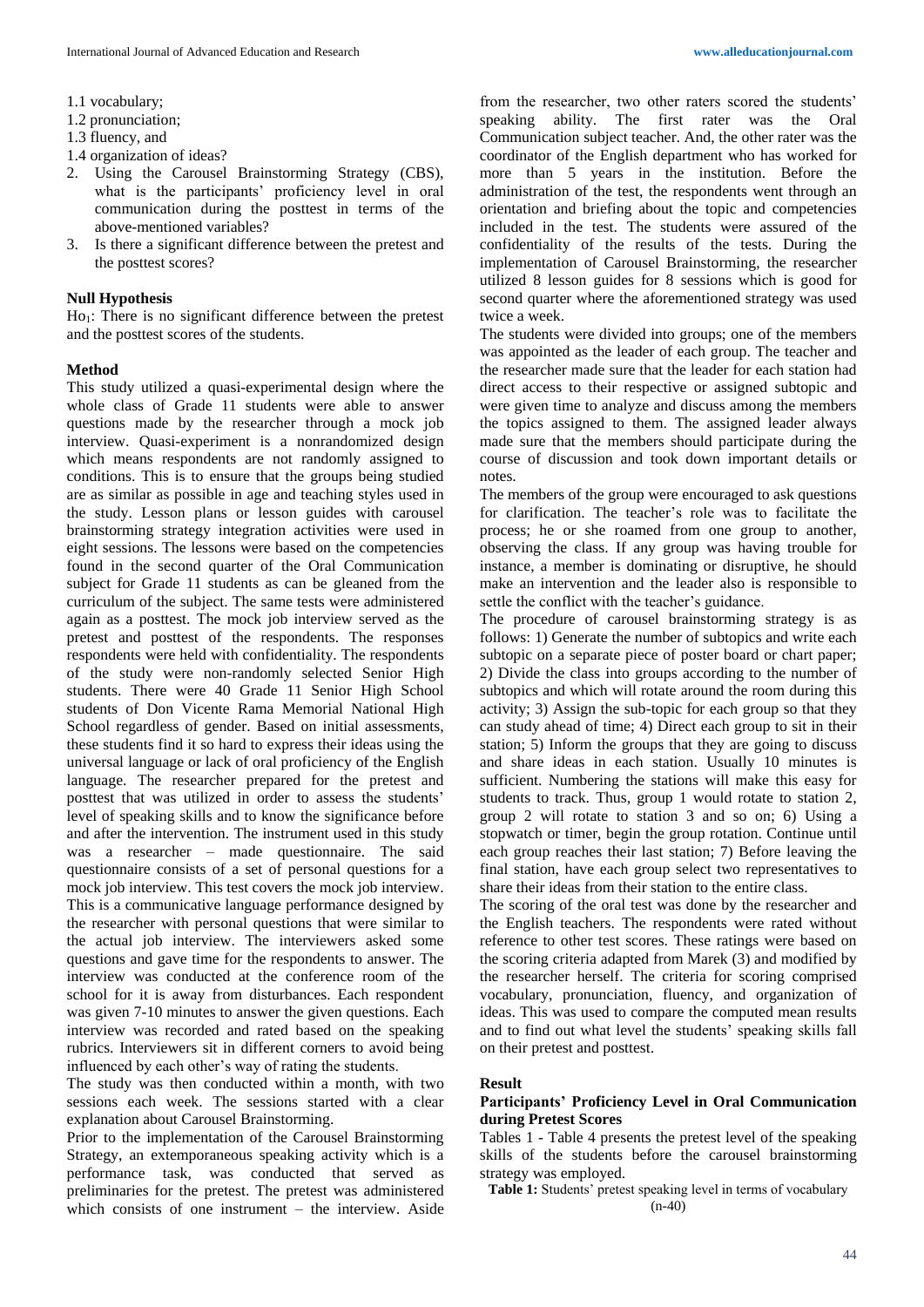|                   | <b>Scores Frequency Percentage</b> |       | <b>Proficiency Level</b> |  |
|-------------------|------------------------------------|-------|--------------------------|--|
|                   |                                    | 0%    | Mastery                  |  |
| <b>VOCABULARY</b> |                                    | 7.5%  | Proficient               |  |
|                   | 15                                 | 37.5% | Approaching Proficiency  |  |
|                   | 22                                 | 55%   | Needs Improvement        |  |
| Total             | 40                                 | 100%  |                          |  |

The table above shows that the students' vocabulary was dramatically low for the reason that more than half of the students got low score which means they really need improvement. Out of 40 students, 22 of them which is equivalent to 55 percent got the score of 1 in vocabulary which means that students used limited and incorrect words as they responded to the questions during the mock job interview. This implies that learners need to widen their vocabulary or the choice of words in speaking. Moreover, 37.5 percent of the class or 15 students were in the approaching level as to the choice of words that they utter. Students used minimal words to present events and ideas. On the other hand, only 3 of them or 7.5 percent were already proficient. Only few of them used color language in expounding their ideas. Some students who were not able to answer the questions during the mock job interview. They kept asking the teacher or interviewer to translate the question into mother tongue or the dialect in order for them to understand and respond to the question.

**Table 2:** Students' pretest speaking level in terms of pronunciation  $(n-40)$ 

|               |    | <b>ScoresFrequencyPercentage</b> | <b>Proficiency Level</b>       |
|---------------|----|----------------------------------|--------------------------------|
| Pronunciation |    | 0%                               | Mastery                        |
|               |    | 17.5%                            | Proficient                     |
|               | 21 | 52.50%                           | <b>Approaching Proficiency</b> |
|               | 12 | 30%                              | Needs Improvement              |
| <b>Total</b>  |    | 100%                             |                                |

Table 2 depicts the proficiency level of the pronunciation of the students. It indicates that 12 students or 30 percent needs improvement as to the correct production of sounds of letters and words. As observed, some of them have difficulty in enunciating the words or even carrying out the correct stress of the word which leads to misunderstanding during the mock job interview. Teaching pronunciation is being constantly overlooked. The school does not give much importance to this area, henceforth there is no facility that could address this language problem. Sometimes, they ought to pronounce both words exactly in the same way. Some of them were nervous during the interview and they were not so conscious with the words they uttered. Furthermore, more than half of the respondents or 52.50 percent of them was in the approaching proficiency level. This implies that most of them need improvement in articulating the words to be able to speak clearly. Also, 17.5 percent of the respondents were proficient which means only 7 of them were good enough in pronouncing the words during the conversation. Nevertheless, none of the respondents were not able to get the highest score which is 4. Hence, students are expected to speak well since they are already Senior High School students which means everything, they have learned from Elementary to Junior High School years will be applied in Senior High School. On the other hand, incorrect stress and intonation definitely change the meaning of the word or message you are trying to convey. According to Lapp (33), teaching pronunciation is one of

the difficulties encountered by most language teachers. Students do not get much scope for speaking English in an English language class or other subjects that uses English as a medium of instruction. This results in lack of practice or exercise to improve the pronunciation skill. Due to the constraints of time in class, they cannot correct some mispronounced words of the students. It becomes hard for the teacher to work on proper pronunciation for almost 35 to 40 students per strand or section. There were some instances also that some teachers of English are traditional ones who have poor pronunciation skills. As a result, some students cannot achieve the proper pronunciation due to the influence of the teacher's local accent that makes the students adopt the wrong pronunciation.

**Table 3:** Students' pretest speaking level in terms of fluency (n-40)

|         |    | <b>ScoresFrequencyPercentage</b> | <b>Proficiency Level</b> |
|---------|----|----------------------------------|--------------------------|
|         |    | 0%                               | Mastery                  |
| Fluency |    | 15%                              | Proficient               |
|         | 18 | 45%                              | Approaching Proficiency  |
|         | 16 | 40%                              | Needs Improvement        |
| Total   |    | 100%                             |                          |

Table 3 reveals that 16 respondents or 40 percent needs improvement in fluency which means there were a lot of them who cannot express their ideas smoothly and find difficulty in remembering or thinking for words to use. Additionally, almost half of the students or 45 percent of them were in the approaching proficiency level in fluency. This implies they need more practice in speaking with the use of the target language. This is to address the difficulty in communication which is lack of fluency to express ideas. On the other hand, only 15 percent of the respondents were in the proficient level for there were only 6 of them got the score of 3. This signifies that few of them can speak well without hesitations and interruptions during the process of communication. Also, none of the respondents were in the mastery level or proficiency. In other words, students got low score in this component. Students do not seem to develop good fluency in speaking. This lack of oral fluency tends to make communication unsuccessful because sometimes the recipient does not understand the message since the interaction is interrupted by a lot pauses and hesitations. Indeed, they worry too much about the quality of ideas. Based on the observation during the initial assessment, students tend to utter a lot of fillers Worse situation was, they were hesitant to respond to the question in the interview.

**Table 4:** Students' pretest speaking level in terms of organization of ideas (n-40)

|                          |    | <b>ScoresFrequencyPercentage</b> | <b>Proficiency Level</b> |
|--------------------------|----|----------------------------------|--------------------------|
| Organization<br>of Ideas |    | 0%                               | Mastery                  |
|                          |    | 17.5%                            | Proficient               |
|                          | 18 | 45%                              | Approaching Proficiency  |
|                          | 15 | 37.5%                            | Needs Improvement        |
| <b>Total</b>             | 40 | 100%                             |                          |

Based on the presentation, the data indicate that the proficiency level of the students in terms of organization of ideas was decreasing. This can also pose a challenge to many students. Students who struggle to articulate or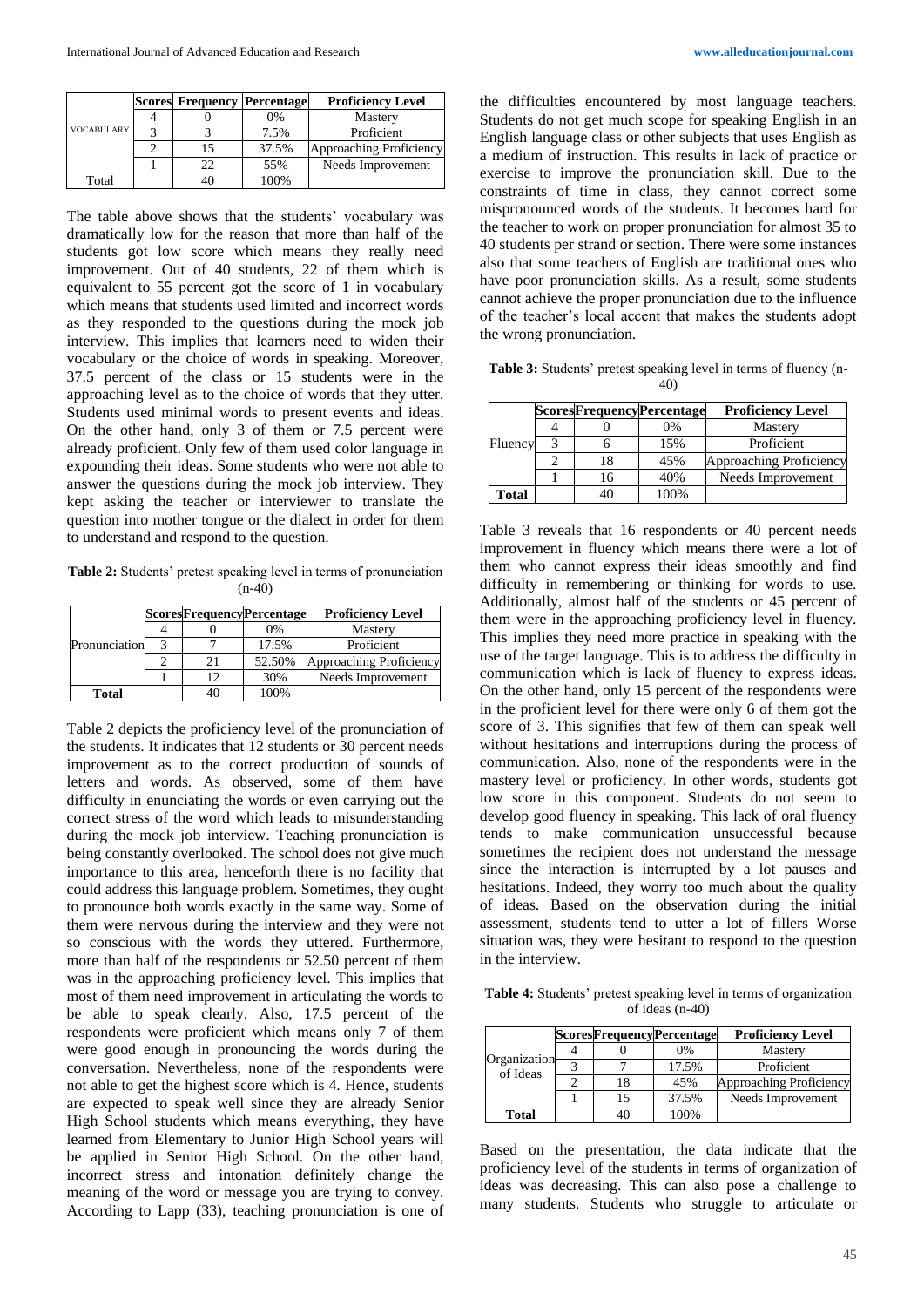express their ideas may have trouble in classifying and assembling information while speaking. Out of 40 respondents, 15 of them fall under the needs improvement level which means 37.5 percent was not able to establish a logical sequence of ideas upon answering the series of questions. This suggests that many of them need to develop their logical thinking in presenting profound ideas and personal experiences. Moreover, almost half of the students or 45 percent of them were in the approaching proficiency level. It is evident that a lot of them spoke concisely and clearly organizing their thoughts as they elaborate or expound during the course of conversation. Nonetheless, 17.5 percent of the respondents were in the proficient level which points out that at least 7 out of 40 were good in explaining their ideas explicitly.

In sum, the above data tell us that nobody was in the mastery level in organizing the ideas. Majority of them need to enhance the logical manner of presenting ideas and apply some transitional devices to connect the ideas efficiently.

### **Participants' Proficiency Level in Oral Communication during Posttest Scores**

Tables 5-8 showed the result after carousel brainstorming strategy was employed. The same modified rubric was used to measure the four variables namely: vocabulary, pronunciation, fluency, and organization of ideas.

**Table 5:** Students' posttest speaking level in terms of vocabulary  $(n-40)$ 

|              |    | <b>ScoresFrequencyPercentage</b> | <b>Proficiency Level</b> |  |
|--------------|----|----------------------------------|--------------------------|--|
|              |    | 5%                               | Mastery                  |  |
| Vocabulary   | 10 | 25%                              | Proficient               |  |
|              |    | 52.5%                            | Approaching Proficiency  |  |
|              |    | 17.5%                            | Needs Improvement        |  |
| <b>Total</b> |    | 100%                             |                          |  |

Table 5 reflects the result of students' proficiency in vocabulary after the utilization of carousel brainstorming strategy. It can be seen that 17.5 percent or 7 out of 40 students of them still need improvement due to inadequate vocabulary. It would be possible to resolve this problem if the teacher continued to expose the students in authentic conversation because they can learn new words from each other, provide innovative vocabulary instruction that increases comprehension and adopt vocabulary-related activities to maximize their effectiveness. The teacher's role is to bridge knowledge through which he can enable his students to overcome their difficulties in speaking and reach their language learning goals. In addition, research shows that second language learners need to acquire as many as one thousand additional words a year (Nunan 17). This problem may affect the writing skills of the students especially if they are told to construct essays or formulate articles. Thus, learners need to be able to show their schema or prior knowledge of the field through the use of the specialized vocabulary. Furthermore, the same table shows that many students were in the approaching proficiency level or 52.5 percent of them were able to improve after the series of meaningful interaction among them. The teacher observed that students used idiomatic expressions and they were no longer cautious of the words and expressions they utter. On the other hand, there were 25 percent or 10 respondents who were already proficient. Fortunately, there were 2 or 5 percent of the respondents who fully attained the mastery level. This may mean that the strategy used by the teacher greatly helped in accumulating the students' vocabulary skills. This is a good indication that there is progress compared to the result during the pretest.

**Table 6:** Students' posttest speaking level in terms of pronunciation (n-40)

|               |  | <b>ScoresFrequencyPercentage</b> | <b>Proficiency Level</b> |  |
|---------------|--|----------------------------------|--------------------------|--|
| Pronunciation |  | 10%                              | Mastery                  |  |
|               |  | 32.5%                            | Proficient               |  |
|               |  | 45%                              | Approaching Proficiency  |  |
|               |  | 12.5%                            | Needs Improvement        |  |
| <b>Total</b>  |  | 100%                             |                          |  |

It can be seen in Table 6 that 5 students out of 40 or 12.5 percent still needs improvement in pronunciation and enunciation. However, 18 respondents or 45 percent which is almost half of them is in the approaching proficiency level. On the other hand, 13 students or 32.5 percent are in the proficient level which means that there was progress compared to the proficiency level prior to the implementation of the carousel brainstorming strategy. This implies that the language teacher needs to exert more effort in order to eradicate this speaking problem among senior high school students.Based on the result, 4 respondents or 10 percent were able to achieve the mastery level in pronunciation. The teacher exerted his utmost effort in helping the students. It was mentioned by the students during the interview that their teachers before just let them study on their own or do the traditional way of teaching.

**Table 7:** Students' posttest speaking level in terms of fluency (n-40)

|              |    | <b>ScoresFrequencyPercentage</b> | <b>Proficiency Level</b> |  |
|--------------|----|----------------------------------|--------------------------|--|
|              |    | 2.5%                             | Mastery                  |  |
| Fluency      | 14 | 35%                              | Proficient               |  |
|              | 23 | 57.5%                            | Approaching Proficiency  |  |
|              |    | 5%                               | Needs Improvement        |  |
| <b>Total</b> | 40 | 100%                             |                          |  |

As shown in Table 7, there were 2 respondents or 5 percent who need improvement in terms of oral fluency. If the strategy will be used continuously there is a possibility that this would totally be eliminated. It is difficult for the students to speak well and with ease because they do not get a lot of exposure to communicate in the target language outside the classroom or even at home. Also, 23 of them or 57.5 percent were in the approaching proficiency level. Students produce a spontaneous speech compared to the previous mock job interview. They are no longer conscious of making mistakes and are unafraid of criticisms. In addition, the same table shows that 14 or 35 percent of the respondents were in the proficient level which denotes that many of them are doing well in their speeches. Yet, there was only one student who was able to achieve the mastery level of proficiency in oral fluency. Low motivation, low self-esteem, and debilitating anxiety can combine to raise the affective filter and form a mental block that prevents comprehensible input from being used for acquisition. In other words, when the filter is up, it impedes language acquisition. A high affective filter exists when a person is too pressured by outside factors to relax and allow the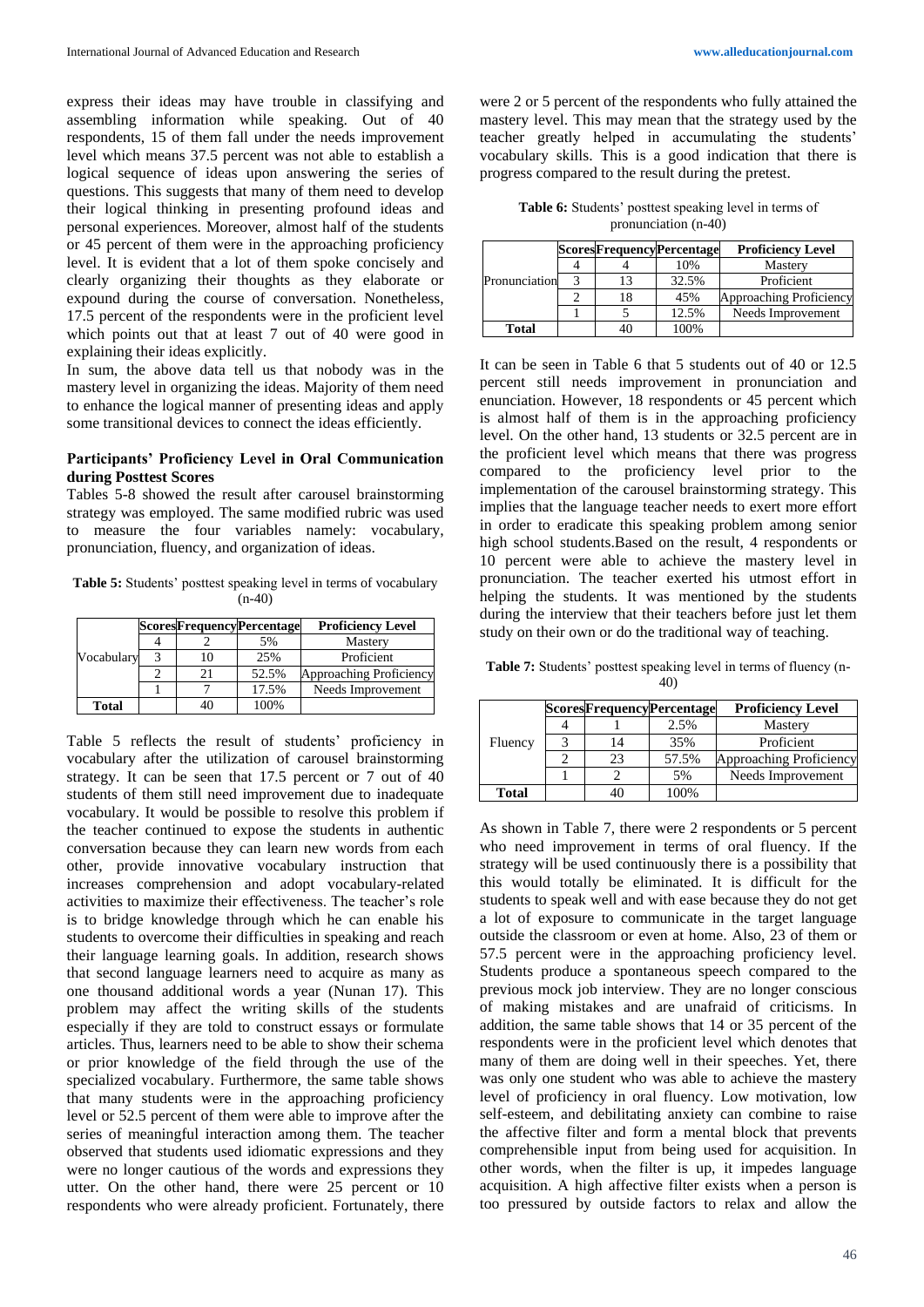acquisition process to occur. This is because according to the students they were bombarded with a lot of school works that they were pressure with the deadlines of all the outputs in all subject areas. Additionally, outside factors include a stressful learning environment such as too much instructional focus on error correction, pronunciation and form, or a humiliating learning situation where the student is forced to produce language before he or she is ready. To ensure acquisition of the second language, it is important that the teacher maintain a relaxed and enjoyable learning environment. With the application of the said strategy, the scores of the students increase which implicitly makes them good and fluent speakers. They improved based on fluency and accuracy while developing it in the classroom setting. The strategy itself helped students to cope with the language problem.

**Table 8:** Students' posttest speaking level in terms of organization of ideas (n-40)

|                                 |    | <b>Scores Frequency Percentage</b> | <b>Proficiency Level</b> |  |
|---------------------------------|----|------------------------------------|--------------------------|--|
| <b>Organization</b><br>of Ideas |    | 12.5%                              | Mastery                  |  |
|                                 |    | 35%                                | Proficient               |  |
|                                 | 14 | 35%                                | Approaching Proficiency  |  |
|                                 |    | 17.5%                              | Needs Improvement        |  |
| <b>Total</b>                    |    | 100%                               |                          |  |

As seen in Table 8, there were 5 students or 12.5 percent who reached the mastery level in terms of organization of ideas and thoughts. By comparing from the pretest result, none of them at first reached the mastery level but after the intervention, it is clearly revealed that there are some students who stepped up in the highest proficiency level. As per oral communication teacher's suggestion, they used different transitional devices or connectors to link their ideas, which was observed by the researcher also. Moreover, 35 percent of the total population was already proficient. Students improved in categorizing, ordering, and sorting out ideas and some of them follow patterns like chronological, biographical, cause-and-effect and problem-solution. Organizing ideas is necessary for the reason that it improves clarity of thought in a systematic way and it also increases the likelihood that the speech is efficient. This signifies that students are reliable and credible speakers. Moreover, there were 14 of them who were in the approaching proficiency level. They somehow demonstrated ideas that were clear and coherent that the listener can understand the content of the speech. An organized speech of a speaker has a positive impact to the listeners. Information that is organized around a main idea followed by supporting details is easier to understand the ideas as a whole. Thus, it also shows credibility and thorough knowledge of the topic. However, at least 7 students or 17.5 percent still need improvement in this aspect. These students may be affected by their family, personal and financial problems. On the other hand, the intervention had a positive impact to students' capability in following the instruction. With the use of carousel brainstorming strategy, students were interactive during the small group activity in which they had discussed all the subtopics of the subject. Through discussion, students learned to practice organizing and uniting their ideas while explaining them in front of their classmates within the group. With this, there is a high possibility that learners will turn out to be effective speakers.

The totality of the posttest results reveal that the speaking proficiency level in four components increased compared to the pretests results. The mastery of the students in one criterion also shows mastery among the other components. Thus, the implementation of the carousel brainstorming strategy in the classroom setting provided more substantial advantages on the use of the target language in the activities and tasks given. The "afraid or fearful" and the "shy type" learners were given good shots of sharing their own organized ideas with the help of their classmates.

#### **The Significant Difference between the Pretest and Posttest Scores**

The results have shown that the mean of the pretest and posttest scores of Grade 11 students in Oral Communication subject is significantly different. It is evident that the mean of the pretest scores is 6.95 which increased to 9.35 after the intervention was employed. It denotes that there is progress of the students' speaking ability in the four components of speaking skills. Through the use of carousel brainstorming strategy in teaching, have improved the speaking proficiency level of the learners in the four areas tested.

**Table 9:** The Mean Difference of the Students' Pretest and Posttest Scores

| t-Test: Paired Two Sample for Means | Post test | Pre-test |
|-------------------------------------|-----------|----------|
| Mean                                | 9.35      | 6.95     |
| Variance                            | 4.694872  | 4.458974 |
| <b>Observations</b>                 | 40        | 40       |
| <b>Pearson Correlation</b>          | 0.816518  |          |
| <b>Hypothesized Mean Difference</b> | 0         |          |
| Df                                  | 39        |          |
| t Stat                              | 11.70366  |          |
| $P(T \le t)$ one-tail               | 1.24E-14  |          |
| t Critical one-tail                 | 1.684875  |          |
| $P(T \le t)$ two-tail               | 2.48E-14  |          |
| t Critical two-tail                 | 2.022691  |          |
| Decision: Reject Ho                 |           |          |

Based on the table above, it has different variance. Variance refers to the average of the squared differences from the mean. Hence, in the pretest, the variance is 4.458974 while the posttest variance is 4.694872; so, it is considered homogeneous. Besides, the variance which 2.16 in the posttest and 2.11 in the pretest. This could mean that the difference of their variance is a matter 0.05 which is very small. During the pretest, the score clustered around the mean with a variance of 2.11 while in the posttest, they still go with the variance of 2.16 which means those students who *needs improvement* go up to *approaching proficiency and proficient level* and those students who were in the proficient level goes up or have reached the mastery level. However, the students who still need improvement after the intervention might be affected with internal and external factors.

In fact, there were 40 respondents who were being observed. The Pearson correlation is 0.81 which means that the posttest account 64% in the pretest so there is a strong positive relation between the pretest and the posttest scores. Df (degrees of freedom) pertains to the value that allows you to say that you are correct and 1 is considered to be bias so since there were 40 respondents, by simply subtracting it we come up with 39 as the degrees of freedom. Moreover, the T-stat is actually the computed t-value. By comparing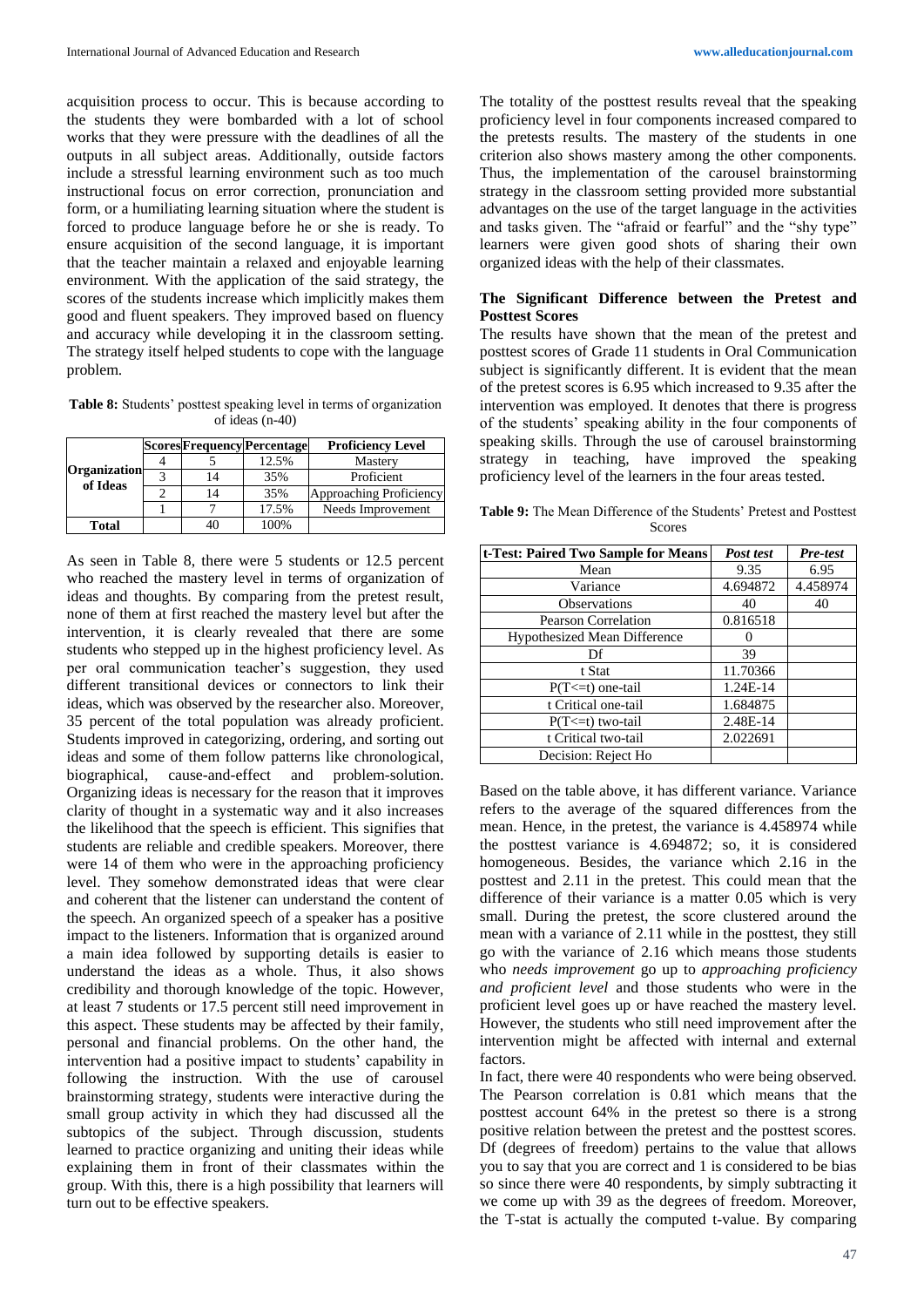the computed t-value with the critical value which is 2.2 so this is way up; therefore, there is a significant difference or the difference is highly significant. Thus, the decision is to reject the null hypothesis of the study.

The Grade 11 students need improvement in their speaking proficiency level at first yet; after the implementation of carousel brainstorming strategy, they were able to improve in a shorter span of time. In this case, students who were considered as "low" during the pretest cope with those students who were already proficient or those who got high scores during the mock job interview.

Students are not into communicating each other. Perhaps, this is because of the time constraints where very little time was allotted to correct or enhance the learners' speaking skills, since the focus of learning were not on the language proficiency but in the content of a particular topic. This may also implies that teachers who were teaching these students may not be a language teacher. Also, it is implicated that there were no activities provided to develop the higher order thinking skills and language through interactive learning, or that activities given to the students did not cater to the needs of the learners in their speaking skills. According to Elkind (2) in his concept of constructivism, learners do not passively acquire or absorb a new understanding; instead, they make meaning from their present learning experiences or they bridge their prior knowledge to their present understanding. The significant difference could be due to the spontaneous implementation of the carousel brainstorming strategy where different components of speaking skills were enhanced. Habitual practice of speaking serves as reinforcement that has positive impact to the learners.

# **Findings**

The following results were obtained:

- 1. The pretest result of the students' speaking proficiency showed that there were many students who need improvement in the four components namely: vocabulary, pronunciation, fluency and organization of ideas.
- 2. The posttest result of the students' speaking proficiency revealed that there was a great improvement with their speaking skills.
- 3. The result also showed that there was a high significant difference between the pretest and posttest scores of the speaking skills of the Grade 11 students during the mock job interview. The mean in the pretest was 6.95 while the posttest mean was 9.35.

### **Conclusion**

The present research assumed that carousel brainstorming strategy enhances students' speaking ability. Based on the theories, the findings and the analysis, the present study arrives at the conclusion that the carousel brainstorming as a learning strategy is therefore effective in enhancing students' speaking skills provided that it is appropriately and evidently implemented in the classroom setting. It is an effective technique in employing varied skills through providing equal opportunities to the learners. Moreover, it authenticates Vygotsky's Social Interactionist Theory which states that the key to effective language proficiency is the establishment of the purposeful authentic-task experiences through social interaction. Hence, the teacher serves as the facilitator of learning who guides the students in shaping their own meaningful learning and in developing  $21^{st}$ century skills namely: critical thinking, collaboration, communication, and creativity.

## **Recommendations**

Based on the findings and conclusion of the study, the following suggestions are hereby recommended:

- 1. That the implementation of EOP (English Only Policy) helps students to empower their oral communication, not just during the course of discussion but also in their usual conversation inside the classroom and most of all not just in English subjects but also in other disciplines.
- 2. That the teacher use Carousel Brainstorming Strategy in teaching speaking to improve students' speaking ability.
- 3. That the Carousel Brainstorming Strategy be utilized not only in an English class but also in other disciplines or subjects like Science, Mathematics and Filipino.
- 4. That the teachers employ spontaneously carousel brainstorming strategy to fully address the speaking problems namely: vocabulary building, proper pronunciation, oral fluency and logical organization of ideas.

### **References**

- 1. Alcantara Rebecca D, *et al*. Teaching Strategies 1: For the teaching of the Communication Arts; Listening, Speaking, Reading and Writing Revised Edition. Quezon City: Makati City: Katha Publishing House and Philippine Association for Teacher Education (PAFTE), 2007.<br>2. Holmes
- (Eds.), Sociolinguistics (pp. 269-293). Harmondsworth, United Kingdom: Penguin Books, 2001.
- 3. Lapp Dianne, *et al*. Handbook of Research on Teaching the English Language Arts. New York: Routledge part of the Taylor & Francis Group, 2003.
- 4. Nunan David. Principles of Communicative Task. Singapore: SEAMEO Regional Language Center, 2000.
- 5. Tabaque, Joylene H. 2002. Proficiency in English of the Secondary Students of Cebu Bradford School: Proposed Enrichment Exercises. Unpublished Thesis, Cebu State College of Science and Technology.
- 6. Tecson Dennis Jay L. e-Learning Activities for Communicative Competence. Unpublished Thesis, Cebu Technological University, 2016.
- 7. Villasante Jornalyn A. "Jigsaw Strategy for Oral Language Proficiency". Unpublished Thesis, Cebu Normal University, 2018.
- 8. Delgado R. Carousel Activity Protocol. Accessed on 2nd May, 2014. www.leadershipacademy.wiki.inghamisd.org. Department of Education Curriculum Guide: Oral communication in context, 2016.
- 9. Johnson D. Just the Right Word: Vocabulary and Writing. In: R. Indrisano, and J.R. Squire, eds. 2002. Perspective on writing: Research, theory, and practice. Newark, DE: International Reading Association, 2000.
- 10. Kayi Hayriye. Teaching Speaking: Activities to Promote Speaking in a Second Language. University of Nevada. The Internet TESL Journal, 2006, 12(11). November 2006 (http://iteslj.org/ being accessed on